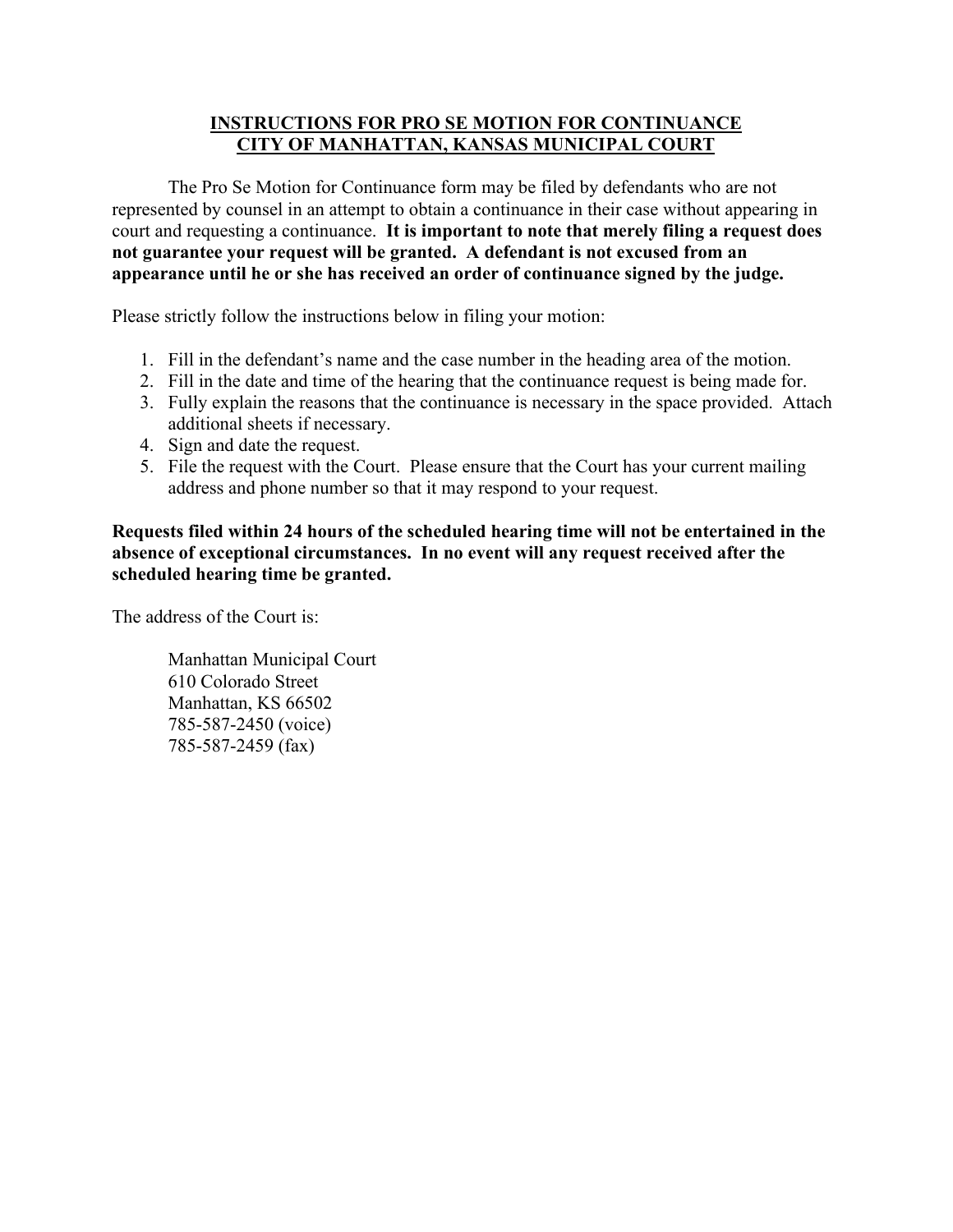| COURT USE ONLY:            |
|----------------------------|
| $\Box$ Received by US Mail |
| $\Box$ Fax                 |
| $\Box$ Email               |
| $\Box$ In Person           |

# IN THE MUNICIPAL COURT OF THE CITY OF MANHATTAN, KANSAS

#### CITY OF MANHATTAN,

\_\_\_\_\_\_\_\_\_\_\_\_\_\_\_\_\_\_\_\_

Plaintiff,

vs Case No. \_\_\_\_\_\_\_\_\_\_\_\_\_\_\_\_

Defendant,

## **MOTION FOR CONTINUANCE**

\_\_\_\_\_\_\_\_\_\_\_\_\_\_\_\_\_\_\_\_\_\_\_\_\_\_\_\_\_\_\_\_\_\_\_\_\_\_\_\_\_\_\_\_\_\_\_\_\_\_\_\_\_\_\_\_\_\_\_\_\_\_\_\_\_\_\_\_\_\_\_\_

\_\_\_\_\_\_\_\_\_\_\_\_\_\_\_\_\_\_\_\_\_\_\_\_\_\_\_\_\_\_\_\_\_\_\_\_\_\_\_\_\_\_\_\_\_\_\_\_\_\_\_\_\_\_\_\_\_\_\_\_\_\_\_\_\_\_\_\_\_\_\_\_

\_\_\_\_\_\_\_\_\_\_\_\_\_\_\_\_\_\_\_\_\_\_\_\_\_\_\_\_\_\_\_\_\_\_\_\_\_\_\_\_\_\_\_\_\_\_\_\_\_\_\_\_\_\_\_\_\_\_\_\_\_\_\_\_\_\_\_\_\_\_\_\_

\_\_\_\_\_\_\_\_\_\_\_\_\_\_\_\_\_\_\_\_\_\_\_\_\_\_\_\_\_\_\_\_\_\_\_\_\_\_\_\_\_\_\_\_\_\_\_\_\_\_\_\_\_\_\_\_\_\_\_\_\_\_\_\_\_\_\_\_\_\_\_\_

\_\_\_\_\_\_\_\_\_\_\_\_\_\_\_\_\_\_\_\_\_\_\_\_\_\_\_\_\_\_\_\_\_\_\_\_\_\_\_\_\_\_\_\_\_\_\_\_\_\_\_\_\_\_\_\_\_\_\_\_\_\_\_\_\_\_\_\_\_\_\_\_

\_\_\_\_\_\_\_\_\_\_\_\_\_\_\_\_\_\_\_\_\_\_\_\_\_\_\_\_\_\_\_\_\_\_\_\_\_\_\_\_\_\_\_\_\_\_\_\_\_\_\_\_\_\_\_\_\_\_\_\_\_\_\_\_\_\_\_\_\_\_\_\_

\_\_\_\_\_\_\_\_\_\_\_\_\_\_\_\_\_\_\_\_\_\_\_\_\_\_\_\_\_\_\_\_\_\_\_\_\_\_\_\_\_\_\_\_\_\_\_\_\_\_\_\_\_\_\_\_\_\_\_\_\_\_\_\_\_\_\_\_\_\_\_\_

COMES NOW, \_\_\_\_\_\_\_\_\_\_\_\_\_\_\_\_\_\_\_\_\_\_\_\_\_\_\_\_\_\_\_\_\_\_, Defendant, and moves the Court for an Order continuing the above referenced matter to a later date. In support thereof, Defendant advises the Court of the following reasons for a continuance:

Submitted by: \_\_\_\_\_\_\_\_\_\_\_\_\_\_\_\_\_\_\_\_\_\_\_\_\_\_\_\_\_\_\_\_\_\_\_\_\_\_

Defendant Signature

\_\_\_\_\_\_\_\_\_\_\_\_\_\_\_\_\_\_\_\_\_\_\_\_\_\_\_\_\_\_\_\_\_\_\_\_\_\_

Defendant Print

| Defendant Contact Information: |  |  |
|--------------------------------|--|--|
| Address:                       |  |  |
|                                |  |  |
| Phone $\#$ :                   |  |  |
|                                |  |  |
|                                |  |  |